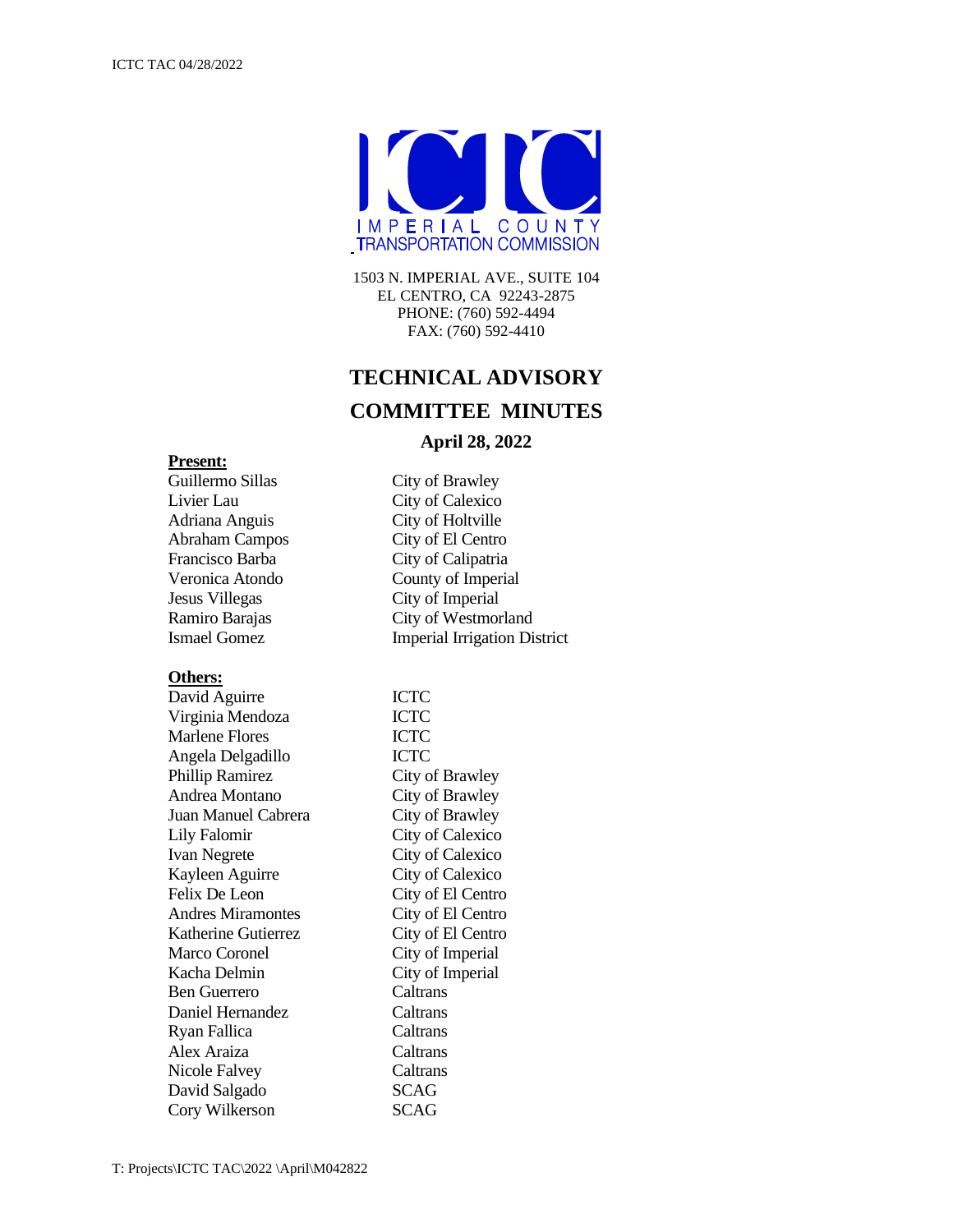| Monica Soucier  | <b>Imperial County Air Pollution Control District</b> |
|-----------------|-------------------------------------------------------|
| Katija Dillmann | <b>CPA</b>                                            |

- **1.** The meeting was called to order at 10:02 a.m. A quorum was present, and introductions were made. There were no public comments made.
- **2.** Adopted resolution authorizing remote teleconference meeting in accordance with Assembly Bill 361. ICTC requested a motion to adopt. (Campos/Anguis). **Motion Carried.**
- **3.** A *motion* was made to adopt the minutes for March 24, 2022 (Campos/Villegas) **Motion Carried.**

## **4. Active Transportation Plan (ATP) Cycle 6: Overview:**

*(Presented by: Cory Wilkerson, SCAG)*

- It is a Competitive Grant Program that is Over Subscribed. However, the Imperial County would compete very well in this program.
- General Goals for this Program: Increase walking and biking, enhance public health, assist regional agencies meet SB375 targets.
- There are Six Application Types: Small (Up to \$3.5 million), Medium (\$3.5-\$10 million), Large (\$10 million), Non-Infrastructure Only (Education Campaigns), Plans (ATP, Bike, Ped.) and Quick builds (Pilot Project Type).
- Four Years of Funds: FY 2023/24, 2024/25, 2025/26, and 2026/27
- Cycle 6- Funding Estimate: \$650,740,000 over the four years
- 5% to Planning and Capacity Building Projects- \$6,884,000 over four years
- 95% to Implementation Projects- \$130,795,000 over four years
- The \$66,000 amount is designated to the Planning and Capacity Building Projects. However, if there are no projects of that type that are submitted on behalf of our region, the funding can be considered under the Implementation Projects.

|                                                                                                                         | <b>Population</b>             | %              | \$                   |
|-------------------------------------------------------------------------------------------------------------------------|-------------------------------|----------------|----------------------|
| <b>Imperial</b>                                                                                                         | 179,702                       | 1 <sup>9</sup> | \$66                 |
| <b>Los Angeles</b>                                                                                                      | 10,014,009                    | 53%            | 53,662               |
| Orange                                                                                                                  | 3,186,989                     | 17%            | \$1,165              |
| <b>Riverside</b>                                                                                                        | 2,418,185                     | 13%            | \$884                |
| <b>San Bernardino</b>                                                                                                   | 2,181,654                     | 12%            | \$798                |
| <b>Ventura</b>                                                                                                          | 843,843                       | 4%             | \$309                |
|                                                                                                                         | 18,824,382                    | 100%           | \$6,884              |
|                                                                                                                         |                               |                |                      |
| $\bullet$                                                                                                               | \$130,795,000 over four years |                | $\ddot{\phantom{0}}$ |
|                                                                                                                         | <b>Population</b>             | %<br>1%        |                      |
|                                                                                                                         | 179,702<br>10,014,009         | 53%            | \$1,249<br>\$69,579  |
|                                                                                                                         | 3,186,989                     | 17%            | \$22,144             |
|                                                                                                                         | 2,418,185                     | 13%            | \$16,802             |
| 95% to Implementation Projects<br><b>Imperial</b><br><b>Los Angeles</b><br>Orange<br><b>Riverside</b><br>San Bernardino | 2,181,654                     | 12%            | \$15,159             |
| Ventura                                                                                                                 | 843,843                       | 4%             | \$5,863              |

- June 15, 2022- Project Applications Deadline
- Quick Build Projects: Interim capital improvement projects, immediately address safety needs, Extended Evaluation, and Semi-Permanent Materials
- PSR/PSRE-Requirements: Signed and stamped Engineer's Checklist, Project Location Map, Engineering level cost estimates, Realistic Schedule, Layout Plans, Collision Data, and Supporting Documents
- Location: Disadvantaged Census Tracts, School Enrollment Boundaries, Environmental Justice Areas & Communities of Concern and Collision Patterns
- There is a big difference between Community Outreach and Community Engagement.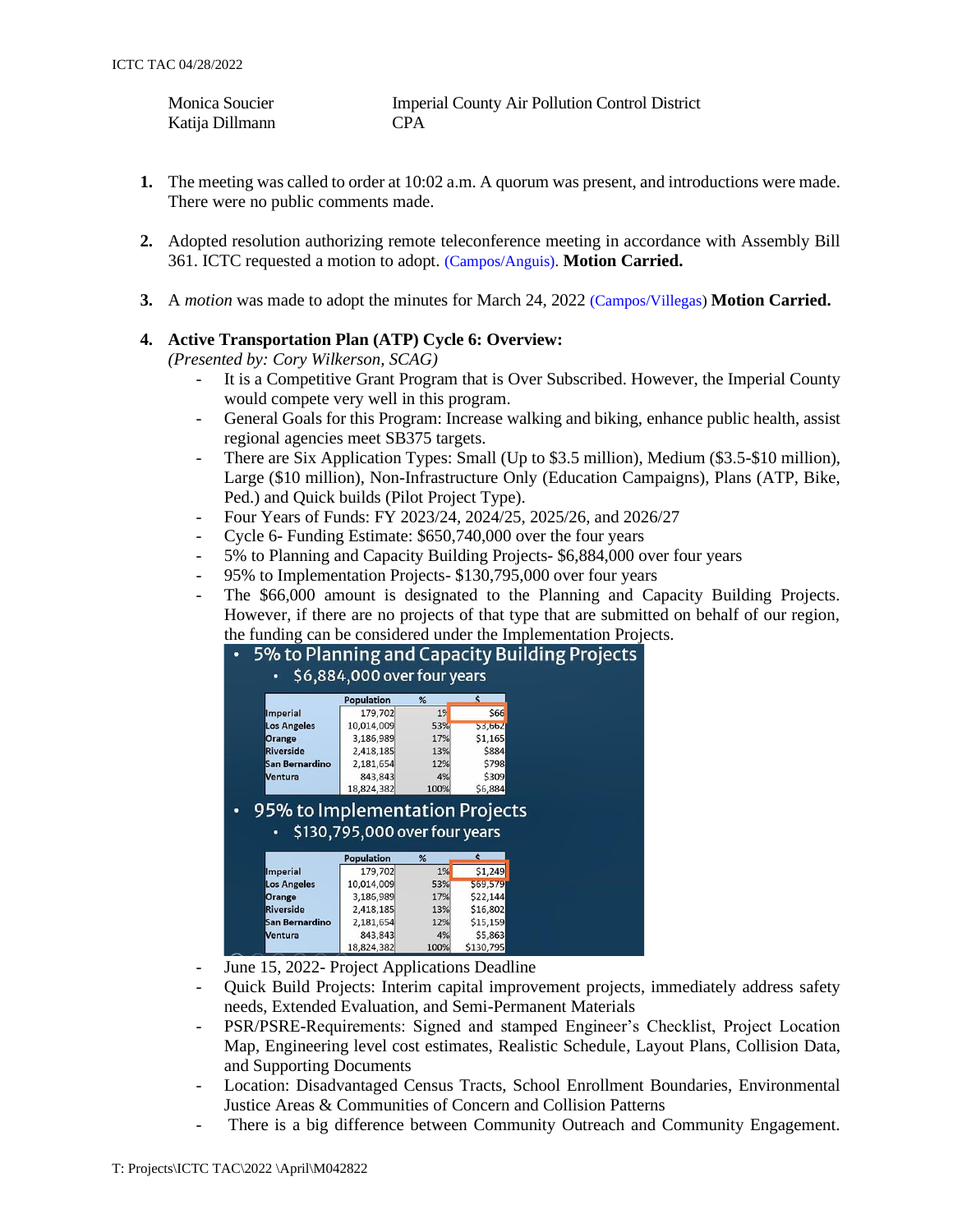When applying, they are looking more for Community Engagement.

- For example, Walk/Bike Audits, Go Human Kit of Parts, and Demonstrations
- Including Non-infrastructure to an Infrastructure Project will increase the competitiveness of the application as well.
- David Salgado raised a concern from the TAC group is the state architecture review component. He asked if there were any changed or considerations for that project.
- Mr. Wilkerson replied that it is still a problem and that the state architecture off will review any project that is located around a school, if it is identified as a Safe Route to School Project.
- What he recommends is to not name it "Safe Route to School Project" That way there is a less of a chance they will review it.
- Guillermo Sillas, City of Brawley, asked if Street light can be included for Pedestrians
- Mr. Wilkerson replied that yes Pedestrian Level Street lighting is an eligible project component for that part of the project
- There is no Local Match required.
- For more information, please contact Cory Wilkerson at [wilkerson@scag.ca.gov](mailto:wilkerson@scag.ca.gov) or David Salgado at [salgado@scag.ca.gov](mailto:salgado@scag.ca.gov)

# **5. Imperial County Hydrology Manual:**

*(Presented by: John Gay, Public Works Director)*

- This Item was postponed for the May TAC Meeting.

## **6. Go Human Kit of Parts:**

- *(Presented by: David Salgado, SCAG)*
- Go Human Kit of Parts available if anyone is interested in using it.
- There are many resources that can complement the Active Transportation Planning for potential projects.
- For more information, please contact David Salgado at [salgado@scag.ca.gov](mailto:salgado@scag.ca.gov)

# **7. Caltrans Updates / Announcements:**

*(Presented by: Ben Guerrero)*

- As of April 15, 2022 the INACTIVE and Future Inactive list was updated. No action is required for now.
- May 6, 2022 was the deadline to submit Inactive invoices.
- Notify Caltrans with any anticipated submittal date for a forthcoming inactive project invoice.
- Obligation Authority (OA) funds for redistribution are dwindling faster than in prior years.
- Transmit all RFA details on *LAPM* Exhibit 3-A and use the newest version from January 2022- <https://forms.dot.ca.gov/v2Forms/servlet/FormRenderer?frmid=LAPM3A>
- As of April 1, 2022, the list of active project end dates was updated. To avoid expiration, action is required by ICTC, County of Imperial, as well as the City of Calexico
- FHWA Notice of Funding Opportunity: Multimodal Project Discretionary Grant Opportunity:
- Funding opportunities will be awarded on a competitive basis for surface transportation infrastructure projects.
- This includes highway and bridge, intercity passenger rail, railway-highway grade crossing or separation, wildlife crossing, public transportation, marine highway, and freight projects, or groups of such projects—with significant national or regional impact, or to improve and expand the surface transportation infrastructure in rural areas.
- Full details and application information: [FHWA NOFO Grant Opportunities](https://www.federalregister.gov/documents/2022/03/25/2022-06350/notice-of-funding-opportunity-for-the-department-of-transportations-multimodal-project-discretionary)
- Applications must be submitted through [www.Grants.gov](http://www.grants.gov/)
- FHWA Applications Closing Date: *May 23, 2022*
- 2023 Active Transportation Program Call for Projects: All applications are due by electronic submission by June 15, 2022.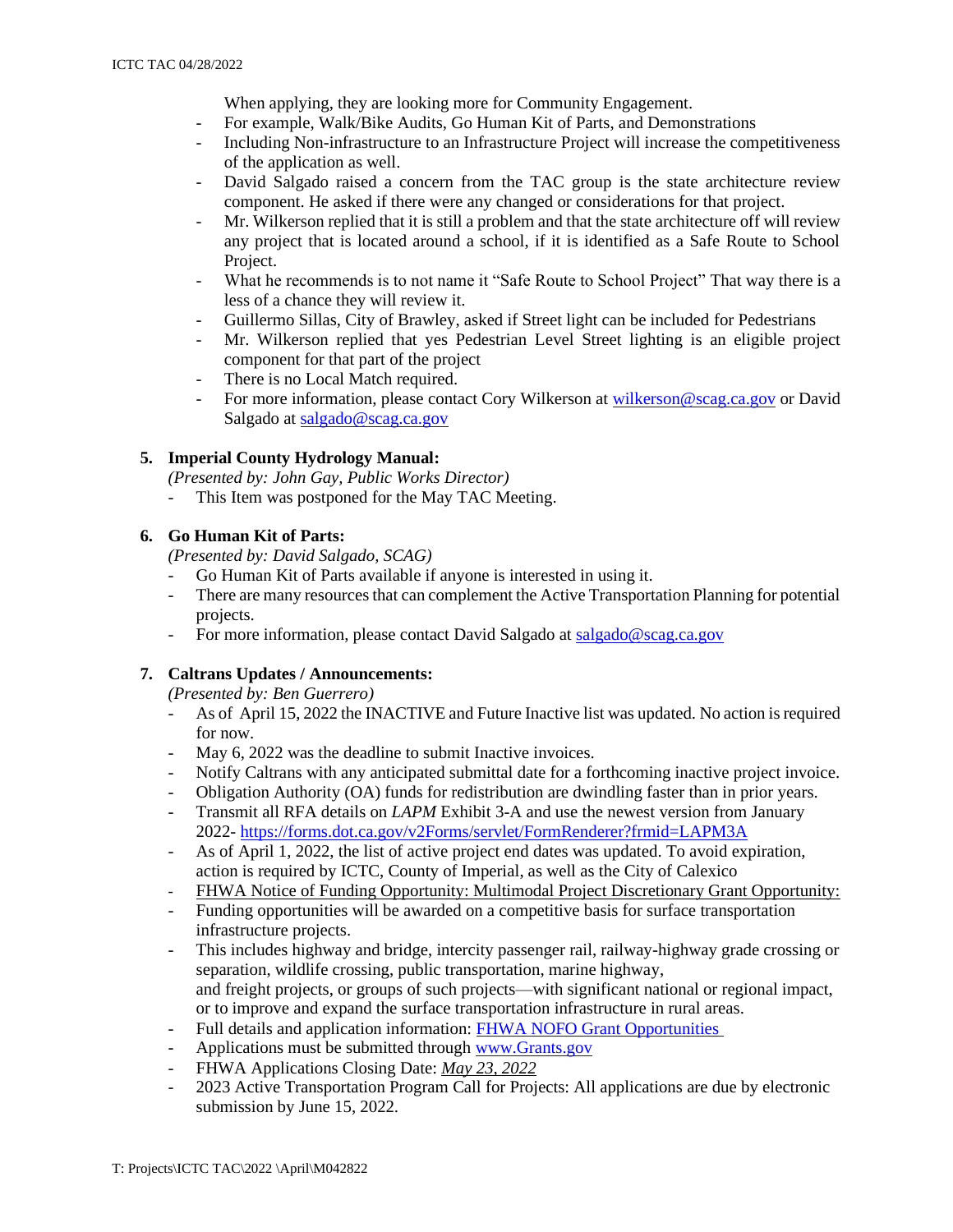- The Active Transportation Program Branch workshops focus on Program education, regionspecific and questions relating to the upcoming 2023 ATP Cycle. These workshops are specific to a county/region; therefore, are not mandatory for all stakeholders to participate
- Emergency Relief Program Statewide Webinar: Districts 7,11,12: April 26<sup>th</sup> from 8am-3pm
- Please register by district and correlating date on th[e California LTAP Center: Register for](https://californialtap.org/index.cfm?pid=1077)  **[Trainings](https://californialtap.org/index.cfm?pid=1077)**
- April 29 is the final deadline for the CTC Allocation Requests.
- June 1, 2022 Annual Deadline for Local Assistance Procedures Manual Exhibits 9-B  $\&$ 9-C!
- Failure to submit the completed forms delays processing of Requests for Fund Authorization (E-76).
- Highway Safety Improvement Program (HSIP) Cycle 11 ( Mid-May 2022) will require a mandatory Local Roadway Safety Plan (or the equivalent) from any agency applying for HSIP project funds.
- 2022 Local Assistance Publication Updates: Caltrans has released updates to the 2022 *Local Assistance Procedures Manual* (LAPM) and the *Local Assistance Program Guideline* (LAPG). All changes appear in *Local Programs Procedures* (LPP).
- Disadvantaged Business Enterprise (DBE) Update:
- Exhibit 9-F must accompany every invoice that involves payment to a DBE subcontractor.
- Disadvantaged Business Enterprise (DBE) Update:
- Exhibit 9-F must accompany every invoice that involves payment to a DBE subcontractor.
- [http://www.localassistanceblog.com/2021/10/06/annual-disadvantaged-business-enterprise](http://www.localassistanceblog.com/2021/10/06/annual-disadvantaged-business-enterprise-goal)[goal](http://www.localassistanceblog.com/2021/10/06/annual-disadvantaged-business-enterprise-goal)
- Quality Assurance Program (QAP) approval expires in January 2022 for the City of Imperial.
- Subsidized Classes for Local Agencies are available to apply. Both the Federal Aid Series and Resident Engineers Academy courses fill-up quickly.
- In Imperial County almost \$2 million from both the CMAQ and RSTP are subject to reprogramming on November 1,2022.
- The District Active Transportation Plan will be finalizing in the Summer. Please provide your feedback before Friday May 13, 2022.
- For more information please visit:<https://www.catplan.org/district-11> or contact Alex Araiza, D11 Complete Streets Planning, at [alexander.araiza@dot.ca.gov.](mailto:alexander.araiza@dot.ca.gov)
- Pending DBE Exhibit 9-B and 9-C: According to Ben Guerrero, the following jurisdictions are pending for the DBE Exhibit 9-B and 9-C. Brawley, Calexico, Imperial, Westmorland and County of Imperial Westmorland
- Request for Allocation (RFA) Pending for FFY 2021-2022:
- City of Brawley (3)
- City of Calexico (1)
- County of Imperial (1)
- For more information, please contact Ben Guerrero**,** Local Programs Transportation Engineer Division of Planning & Local Assistance, at [Benjamin.guerrero@dot.ca.gov,](mailto:Benjamin.guerrero@dot.ca.gov) 619.985.1492
- or Daniel Hernandez, P.E. Senior Resident Engineer, at [daniel.hernandez.duarte@dot.ca.gov,](mailto:daniel.hernandez.duarte@dot.ca.gov) 760.594.2008.
- Federal Environmental Requirements for Local Agency Transportation Projects 'OFF' the State Highway System:
- Training Registration:<https://apps.cce.csus.edu/sites/cce/reg/?CID=4878>
- Dates/Times: May 10-11 at 8:30a.m.-12:30p.m.
- Location: Virtual Delivery/ Zoom
- If you have any more questions/comments, please contact Nicole Falvey at [Nicole.falvey@dot.ca.gov](mailto:Nicole.falvey@dot.ca.gov)